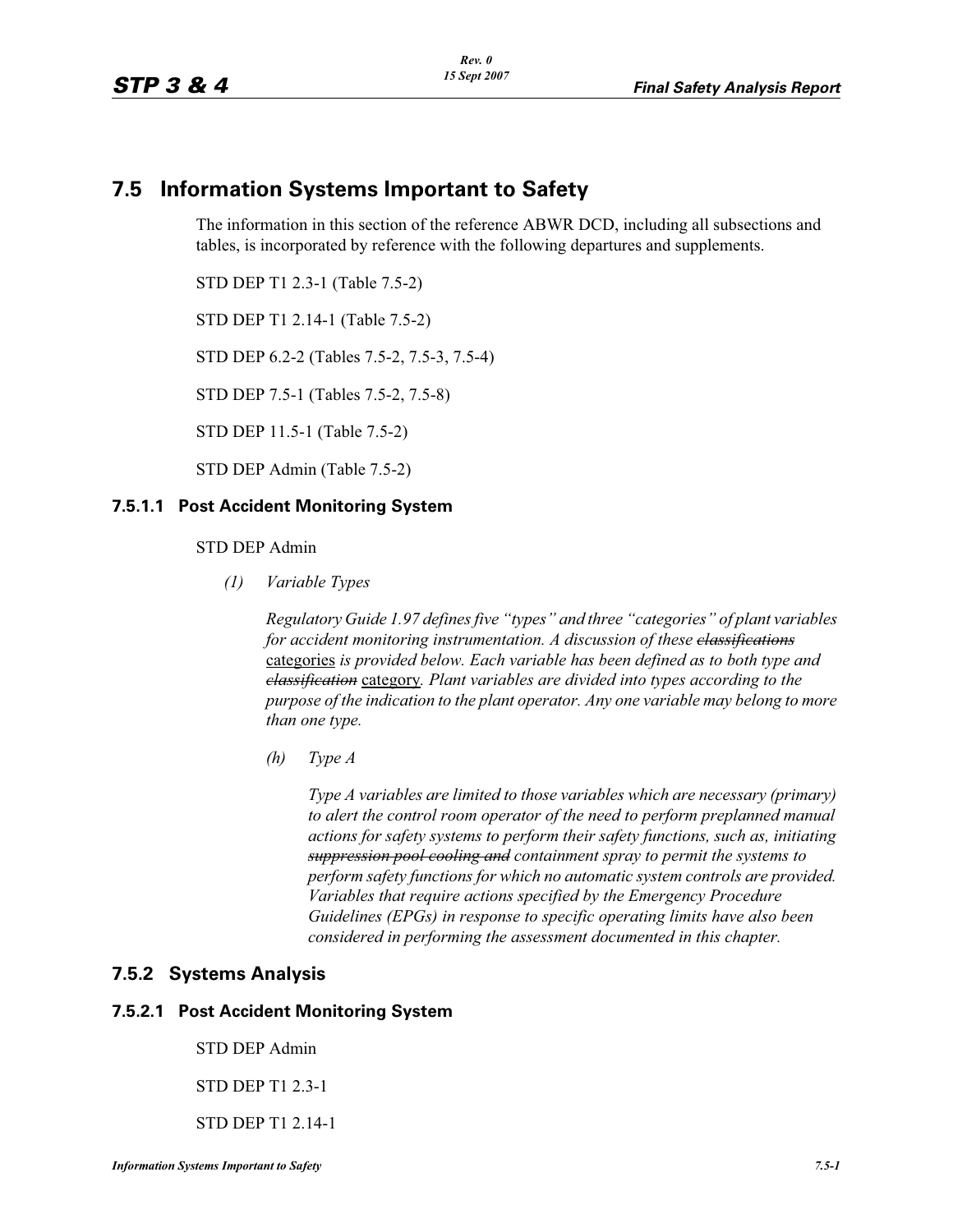## STD DEP 6.2-2

#### STD DEP 7.5-1

- *(1) Type A Variables*
	- *(a) Type A Variable Evaluation and Analysis*

*Chapter 15 contains discussions of numerous events, not all of which are design basis accidents. Appendix 15A is a plant Nuclear Safety Operational Analysis (NSOA) which addresses these events in the following categories:*

| (i) | Normal operations                      |
|-----|----------------------------------------|
|     | (ii) Anticipated Operational Transieni |

*(ii) Anticipated Operational Transients (Table 5.7-4* 7.5-4*) (iii) Abnormal Operational Transients Table 5.7-5* 7.5-5*)*

- *(iv) Design Basis Accidents (Table 5.7-6* 7.5-6*)*
- *(v) Special Events (Table 5.7-7* 7.5-7*)*
- *(2) General Variable Assessments*
	- *(b) Drywell Pressure*

*Requirements for monitoring of drywell pressure are specified for both narrow range (from about -34.32 kPaG to + 34.32 kPaG) and wide range (from 0 to 110% of design pressure). The narrow range monitoring requirement is satisfied in the existing safety-related design by the four divisions of drywell pressure instruments which provide inputs to the initiation of the reactor protection (trip) system (RPS) and the emergency core cooling systems (ECCS). The requirement for unambiguous wide range drywell pressure monitoring are satisfied with two channels of drywell pressure instrumentation integrated with two channels of wetwell pressure instrumentation. Given the existence of (1) the normal pressure suppression vent path between the drywell and wetwell and (2) the wetwell to drywell vacuum breakers, the long-term pressure within the drywell and wetwell will be approximately the same. Therefore, if the two wide range drywell pressure indications disagreed, the operator could refer to the wetwell containment pressure indications to determine which of the two drywell pressure indications is correct. In order to provide full range pressure comparisons between the drywell wide range and wetwell pressure instruments, the drywell pressure instrument range is 689.4 kPa. This value exceeds the required value of 110% of design pressure.*Drywell pressure is a Type A variable because it is used to initiate drywell spray to maintain the Reinforced Concrete Containment Vessel (RCCV) below temperature limits in LOCA.

*(h) Coolant Radiation* 

*The indicator of coolant radiation leakage will be provided by theProcess Radiation Monitoring System (PRMS) Main Steamline (MSL) radiation monitor subsystem. This subsystem consists of four physically and electrically*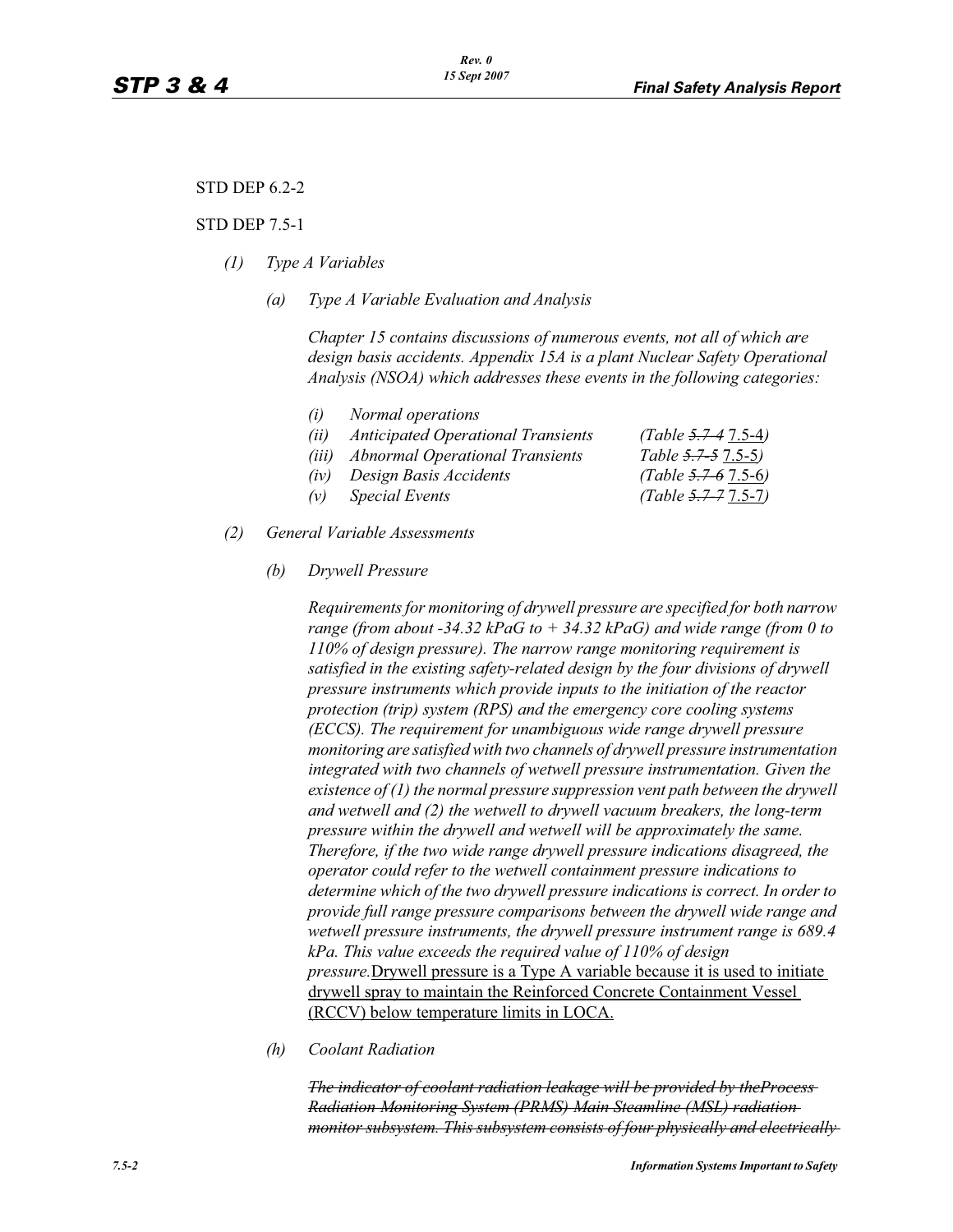*separated and redundant divisions. Each division has a single channel consisting of a local radiation detection assembly, control room readout and trip actuators (Figure 7.6-5, sh 1). Each channel is located such that it can monitor each mainsteam line. These four divisions of PRMS radiation instrumentation satisfy the Regulatory Guide requirement for unambiguous indication.*

A continuous post-accident monitor for this parameter is not necessary and is not included in the design. This is consistent with BTP HICB-10, Table 1.

*(i) Suppression Pool Water Temperature*

*The ABWR Suppression Pool Temperature Monitoring (SPTM) System design requirements satisfy the Regulatory Guide 1.97 requirements regarding redundancy. The SPTM System is composed of four separate and independent instrument divisions. Each division has associated with it multiple thermocouples which are spatially distributed around the suppression pool. With this configuration, the bulk average suppression pool temperature can be determined even in the event of the loss of an entire division of instrumentation, since thermocouple sensors of each division will be located in close proximity to facilitate direct comparison. Although the ABWR design initiates reactor scram and suppression pool cooling automatically on high pool temperature, suppression pool water temperature variable is considered a Type A variable since no credit is taken for automatic initiation in the safety analysis* the operator uses it for manual RPV depressurization*.*

*(k) Drywell/Wetwell Hydrogen/Oxygen Concentration*

*The Containment Atmospheric Monitoring System (CAMS) consists of two independent and redundant* nonsafety-related *drywell/containment oxygen and hydrogen concentration monitoring channels. Emergency response actions regarding these variables are consistently directed toward minimizing the magnitude of these parameters (i.e., there are no safety actions which must be taken to increase the hydrogen/oxygen levels if they are low). Consequently, the two channel CAMS design provides adequate PAM indication, since, in the event that the two channels of information disagree, the operator can determine a correct and safe action based upon the higher of the two (inrange) indications.*

(q) Drywell Spray Flow and Wetwell Spray Flow

The ABWR design does not provide direct Drywell Spray Flow indication. Regulatory Guide 1.97 suggests this as a Type D Variable for the purpose of monitoring drywell spray operation. As allowed by BTP HICB-10, RHR flow, drywell temperature and drywell pressure indications are provided as acceptable alternatives. RHR provides water to the drywell spray headers. Following a postulated accident, presence of drywell spray flow results in drywell pressure and temperature reduction. The operator confirms drywell spray operation by observing that there is RHR flow present and that the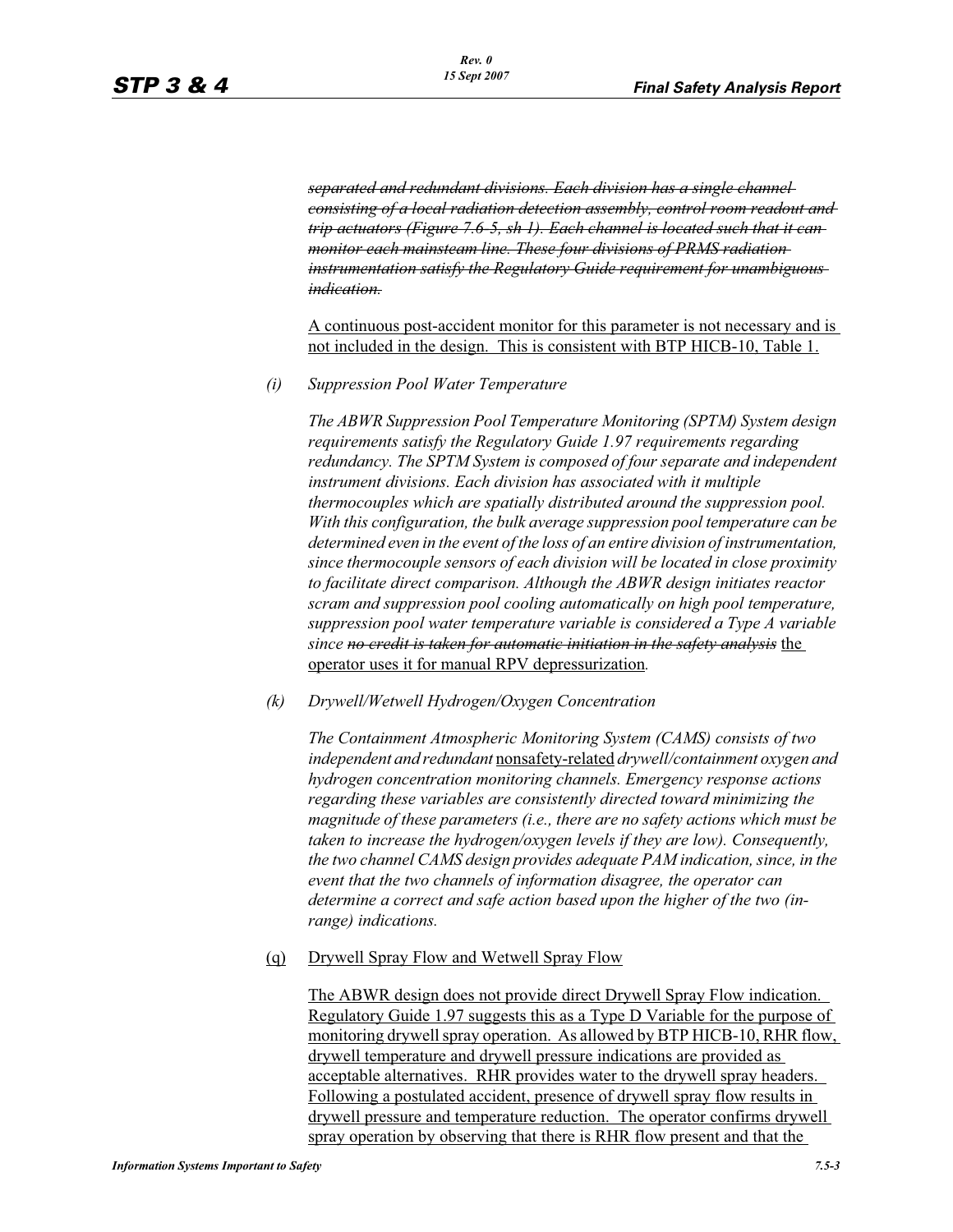drywell pressure and temperature is within expected limits. Operator use of these variables allows accurate and reliable measurement of the effectiveness of the drywell spray in a timely manner. In addition, the position of the spray throttling valves can be monitored and the sprays adequately controlled from the control room using these alternative variables.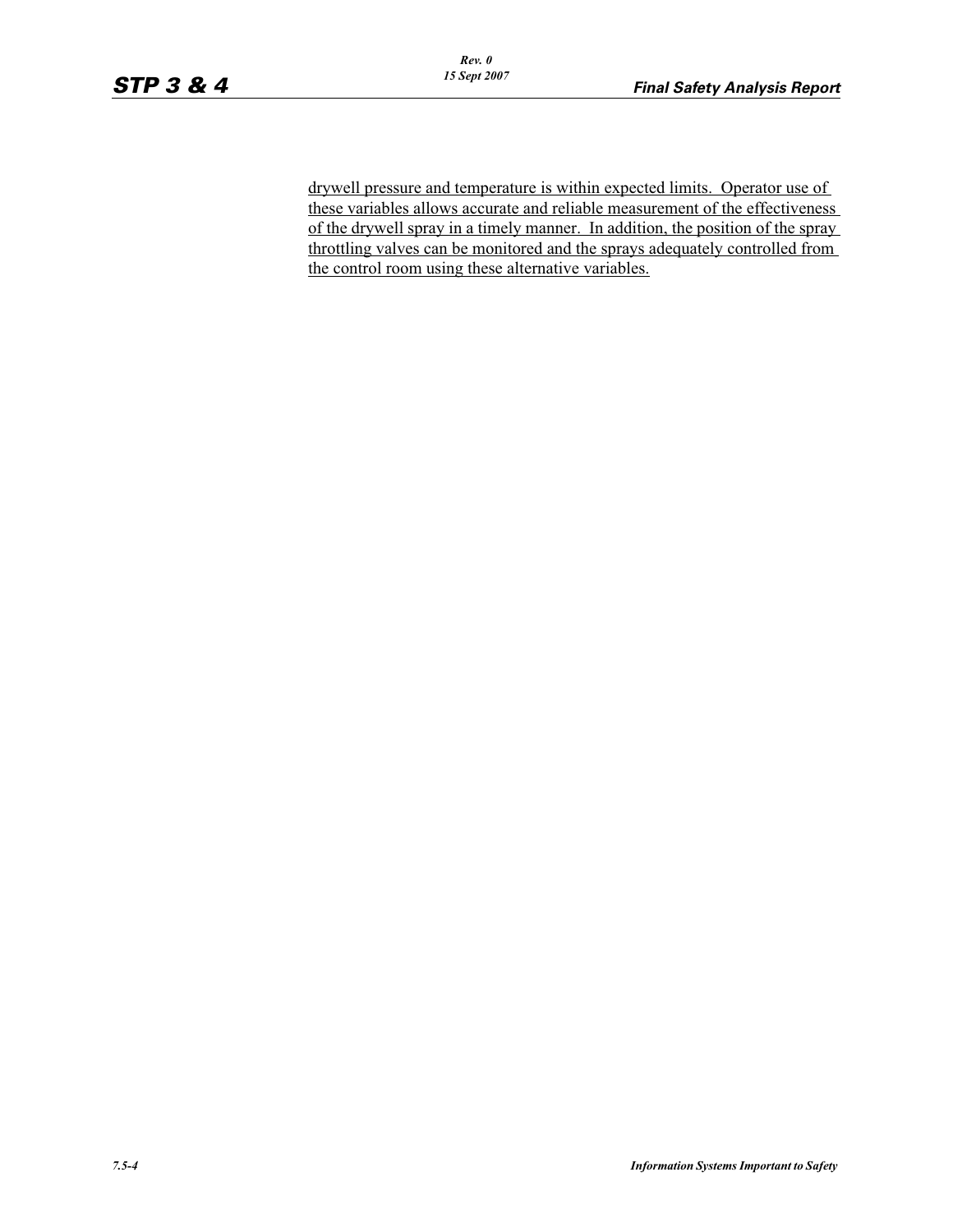|                                                                                                      | Cate-                                                                                                                                            |             |                |                                |
|------------------------------------------------------------------------------------------------------|--------------------------------------------------------------------------------------------------------------------------------------------------|-------------|----------------|--------------------------------|
| <b>Variable</b>                                                                                      | <b>Range Required</b>                                                                                                                            | <b>Type</b> | gory           | <b>Discussion Section</b>      |
| <b>Drywell Pressure</b>                                                                              | 0.034 MPaG to 0.021<br>MPaG (narrow range)<br>$0 - 100$ 0-110% design<br>pressure (wide range)-                                                  | A,B,C,D     | $\mathbf{1}$   | Subsection 7.5.2.1(2)(a)       |
| <b>Containment Area</b><br>Radiation                                                                 | $10^{-2}$ Gy Sv/h to<br>$10^5$ Gy Sv/h                                                                                                           | C, E        | 1              | Subsection 7.5.2.1(2)(f)       |
| <b>Coolant Radiation</b>                                                                             | 1/2 Tech Spec limit to 100-<br>times Tech Spec limit                                                                                             | $\epsilon$  | $\overline{1}$ | Subsection 7.5.2.1(2)(h)       |
| Drywell/Wetwell Hydrogen<br>Concentration                                                            | 0-30 Volume%                                                                                                                                     | C           | 43             | Subsection 7.5.2.1(2)(k)       |
| Drywell/Wetwell<br><b>Oxygen Concentration</b>                                                       | 0-10 Volume%                                                                                                                                     | C           | 42             | Subsection 7.5.2.1(2)(k)       |
| Service Area Radiation<br><b>Exposure Rate</b>                                                       | $10^{-3}$ Gy Sv/h to<br>$10^2$ Gy Sv/h                                                                                                           | E           | 3              |                                |
| <b>Plant and Environs</b><br>Radiation/Radioactivity<br>(Portable Instruments)                       | $10^{-5}$ Gy Sv/h to 10 <sup>2</sup> Gy Sv/h<br>photons 10 <sup>-5</sup> <del>Gy</del> Sv/h to<br>$10^2$ Gy Sv/h, beta and low<br>energy photons | E           | 3              | Portable Instruments           |
| Meteorological Data (Wind<br>Speed, Wind Direction, and<br>Atmospheric Stability)                    | $0 - 360$ ° 0-22 m/s<br>$0.8 \, m/s$ 0-360°<br>-5°C to 10°C                                                                                      | E           | 3              | $\pmb{\star}$                  |
| On Site Analysis Capability<br>(Primary Coolant, Sump<br>and Space Containment Air<br>Grab Sampling) | Refer to Regulatory Guide<br>1.97                                                                                                                | E           | 3              | $\pmb{\star}$                  |
| Secondary Containment<br>Area Temperature                                                            |                                                                                                                                                  | E           | $\overline{2}$ |                                |
| <b>Secondary Containment</b><br>Area Radiation                                                       | 10 $-$ <sup>3</sup> <del>Gy</del> Sv/h to<br>$10^2$ Gy Sv/h                                                                                      | E           | $\overline{2}$ |                                |
| <b>Suppression Chamber</b><br>Spray (Wetwell) Flow                                                   | 0-110% Design Flow                                                                                                                               | D           | $\overline{2}$ | <b>Subsection 7.3.1.1.3(q)</b> |

# **Table 7.5-2 ABWR PAM Variable List**

*\* Out of ABWR Standard Plant Scope*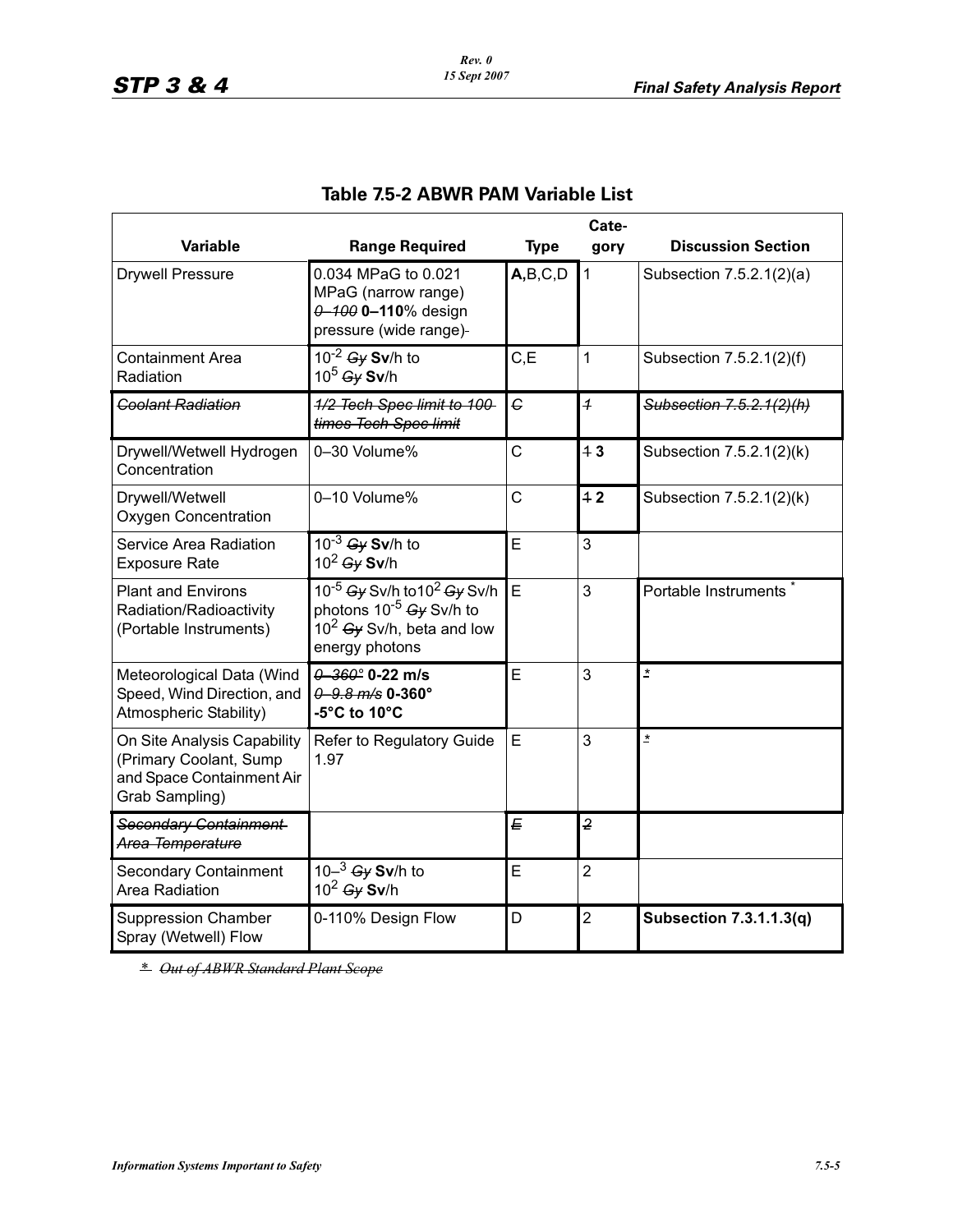# **Table 7.5-3 ABWR Type A Variables**

Suppression Pool Water Temperature

**Drywell Pressure**

Wetwell Pressure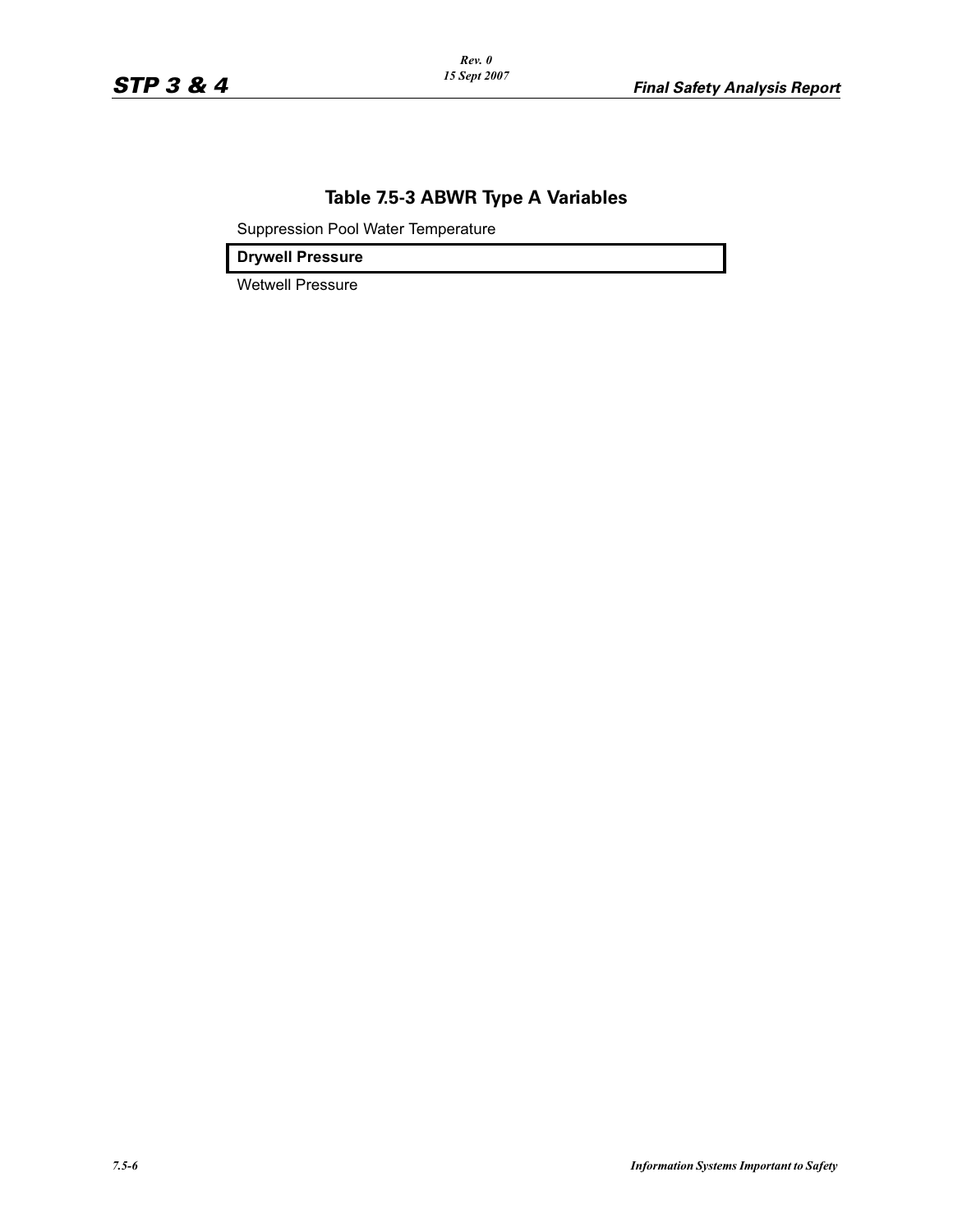| <b>Event Description</b>                                                        | <b>NSOA Event</b><br>Figure No. | Tier 2 Section No. Variables <sup>*</sup> | <b>Manual Action</b>                                  |
|---------------------------------------------------------------------------------|---------------------------------|-------------------------------------------|-------------------------------------------------------|
| <b>Loss of Unit Auxiliary Transformer</b>                                       | 15A-27                          | 15.2.6                                    | T <sub>SP</sub> , P <sub>RPV</sub> , L <sub>RPV</sub> |
| <b>Inadvertent Startup of HPCF Pump</b>                                         | 15A-28                          | 15.5.1                                    |                                                       |
| <b>Main Turbine Trip with One Bypass Valve</b><br>Failure                       | 15A-31                          | 15.2.3                                    | P <sub>RPV</sub> , L <sub>RPV</sub>                   |
| <b>Generator Load Rejection with One Bypass</b><br><b>Valve Failure</b>         | 15.32                           | 15.2.2                                    | P <sub>RPV</sub> , L <sub>RPV</sub>                   |
| Abnormal Startup of the Idle Reactor Internal<br>Pump                           | 15A-45                          | 15.4.4                                    | P <sub>RPV</sub> , L <sub>RPV</sub>                   |
| <b>Recirculation Flow Control Failure - All RIPs</b><br>Runout                  | 15A-46                          | 15.4.5                                    | $\phi$ , L <sub>RPV</sub>                             |
| <b>Recirculation Flow Control Failure - All RIPs</b><br>Runback                 | 15A-47                          | 15.3.2                                    | LRPV                                                  |
| <b>Feedwater Controller Failure Maximum Demand 15A-51</b>                       |                                 | 15.1.2                                    | P <sub>RPV</sub> , L <sub>RPV</sub>                   |
| Pressure Regulator Failure – Opening of All<br><b>Bypass and Control Valves</b> | 15A-52                          | 15.1.3                                    | P <sub>RPV</sub> , L <sub>RPV</sub>                   |
| <b>Main Turbine Trip with Bypass Failure</b>                                    | 15A-55                          | 15.2.3                                    | T <sub>SP</sub> , P <sub>RPV</sub> , L <sub>RPV</sub> |
| <b>Generator Load Rejection with Bypass Failure</b>                             | 15A-56                          | 15.2.2                                    | T <sub>SP</sub> , P <sub>RPV</sub> , L <sub>RPV</sub> |

|  |  |  | <b>Table 7.5-4 Anticipated Operational Transients</b> |  |
|--|--|--|-------------------------------------------------------|--|
|  |  |  |                                                       |  |

\* See Table 7.5-9 for Definition of symbols